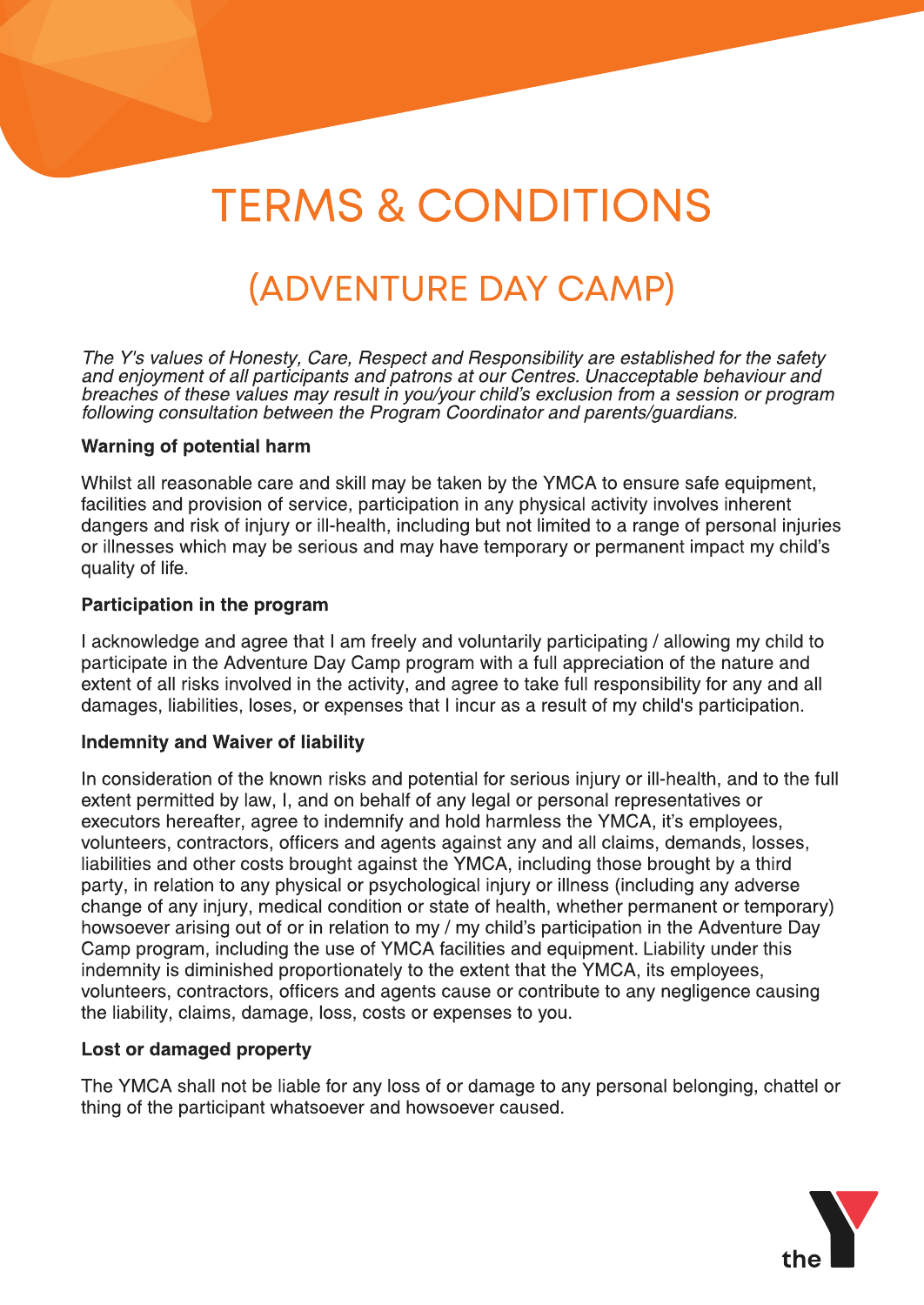# **Privacy**

The YMCA acknowledges and respects privacy of individuals. The information that is being collected on the application form and which may be collected in relation to the provision of services is for the purposes of processing your enrolment, providing you with updated information, collecting information for assisting us provide or improve our services to you. All participant information will be collected and stored confidentially. Under no circumstances will the YMCA release the identity of participants without their consent. You have the right to access and alter personal information concerning yourself in accordance with the Commonwealth Privacy Act (Amended 2001) and YMCA Privacy Policy.

# Safeguarding Children and Young People

The Y is committed to Safeguarding children and young people and has a range of policies and procedures to keep children and young people safe. Details of these policies are available at: www.ymcabrisbane.org along with information on the Y?s obligation to report child safety concerns, and how you can report child safety concerns.

You can contact the Program Coornator if there are any concerns over the conduct of the program - (07) 3882 1436 or adventuredaycamp@ymcabrisbane.org

#### First Aid and Medical assistance

By enrolling and participating in the program you authorise YMCA staff to provide or obtain any medical attention, including ambulance assistance in the event of an emergency.If your child require staff to administer medication, please ensure you complete and Authorisation to Administer Medication form.

#### **Insurance**

Whilst the YMCA maintains Public Liability Insurance in the event that the YMCA is liable for any injuries sustained, the YMCA does not hold individual Personal Accident Insurance covering participants for accidental injuries or illness that may occur as a result of participation in the program.

#### Child information

YMCA accepts that children who attend Adventure Day Camp come from a variety of backgrounds and are at various stages of socialisation. Our policies and procedures are in place to ensure all children in our care are able to experience a safe, fun and happy environment while attending. We follow a Code of Behaviour, which is reinforced by our Positive Behaviour Support Policy. The Code of Behaviour has been developed to reflect the needs of our children and to ensure the safety and wellbeing of children in our care. If your child has specific needs or behavioural issues please provide us with the information we need including a Risk Management and/or Positive Support Plan.

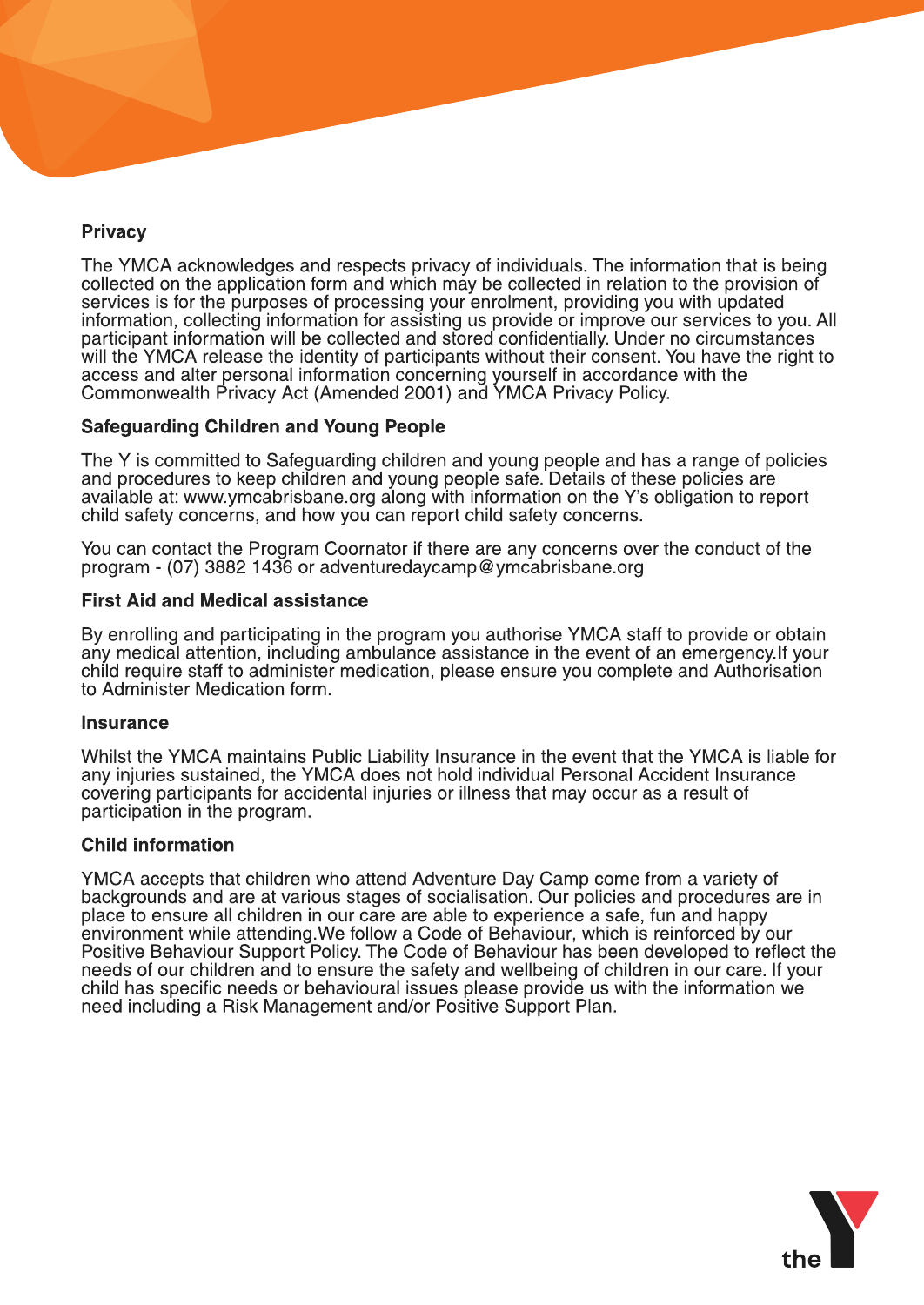# Illness

Do not attend Camp Warrawee, Adventure Day Camp Program if any of the following apply:

- You are experiencing flu-like symptoms (fever, a cough, sore throat, fatigue and/or shortness of breath)

- You have been in close contact with someone who appeared ill, or someone who has/is suspected of having coronavirus COVID-19

# COVID 19 statement

YMCA works under the guidelines of the government approved COVID safe plan. To ensure the hygiene and safety of our guests and staff we ask that everyone play their part to understand and adhere to all policies, procedures and requirements when entering our facility

# Age Restrictions

Adventure Day Camp is for children ages 6 up to and including 12 years.

# Adverse Weather Conditions

Outdoor adventure activities will proceede in all weather conditions except during electrical storms. Ensure your child is suitably prepared for the outdoors. Safety of your children is paramount and if a scheduled activity is not safe to run it will be substituted with an alternative activity.

# Sun Safety

Activities are run predominantly outdoors, we follow our SunSafe Policy and it is essential that your child brings a broadbrim hat, water bottle and sun safe clothes.

# Authorised Nominees/ Emergency Contacts

Emergency contacts are unable to take a child from Adventure Day Camp without written permission from the parent/guardian. By listing contacts on the booking form, you are providing authorisation for the Y Camp Warrawee to contact contacts in the event of an emergency.

# Late pickup

Closing time is 5.00pm. If there has been an emergency please contact the Program Coordinator as soon as you are aware that there may be a problem with the on-time collection of your child. Parents/Guardians who collect their children after this time will incur a late fee of \$15 per family between 5:00pm and 5:15pm. After 5:15pm an additional \$1.00 per minute per family will be payable.